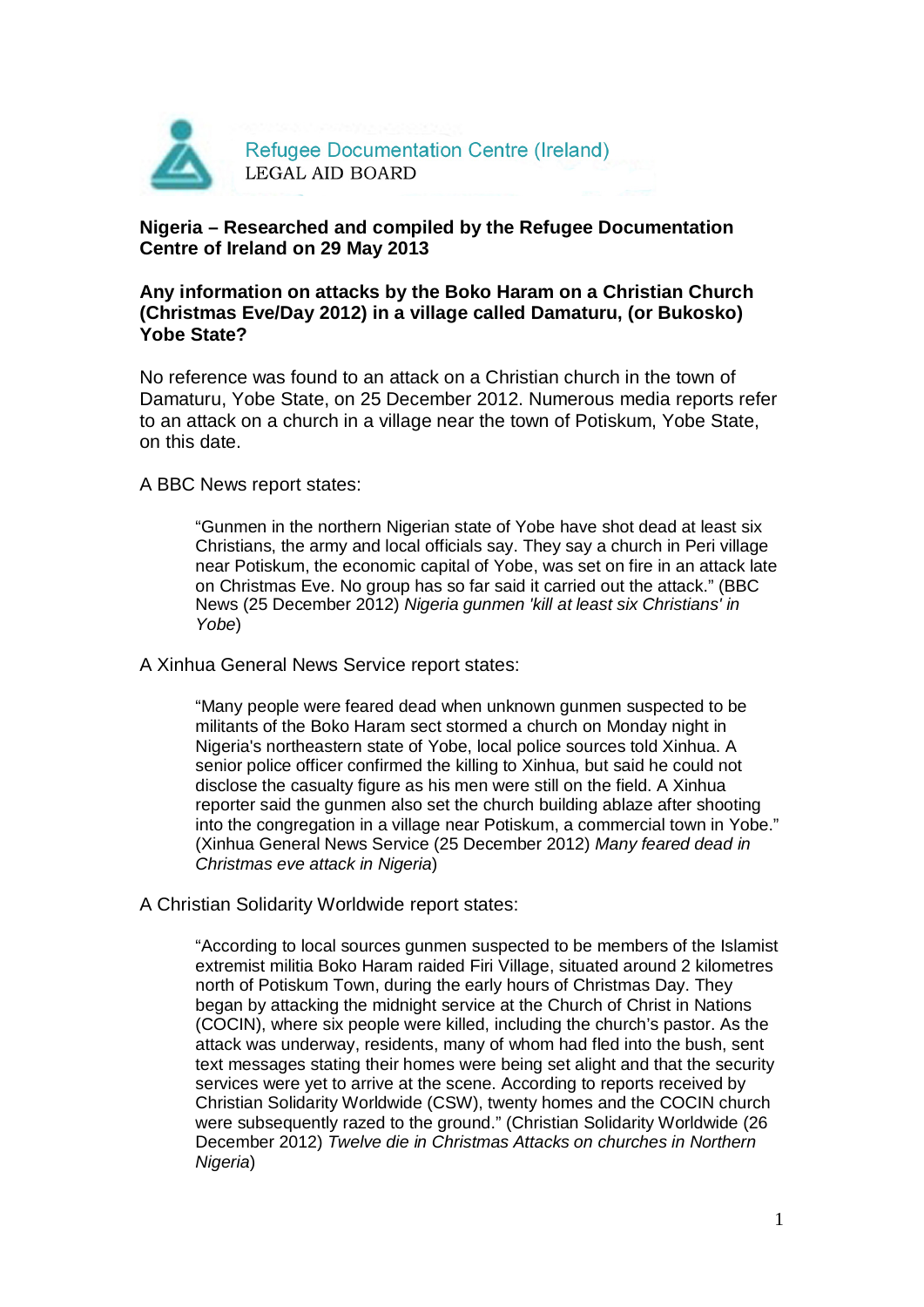An Agence France Presse report states:

"'A group of gunmen came into the village at midnight and went straight to the church,' said Usman Mansir, a resident of Peri village near Potiskum, the economic capital of Yobe. 'They opened fire on them, killing the pastor and five worshippers. They then set fire to the church,' he added, specifying that a branch of the Evangelical Church of West Africa (ECWA) was targeted. A senior police official in Yobe confirmed the details of the attack to AFP, but declined to be named, while Yobe's police chief Sanusi Rufa'i said 'this is a security issue' and refused to comment further. The head of the Christian Association of Nigeria in Yobe, Idi Garba, told AFP that many worshippers at ECWA 'are still missing.' 'I have been informed that six bodies have been recovered,' Garba said, adding that some who lived near the church 'fled their homes during the attack and it is assumed that they are still hiding in the bush.' Residents reported that the gunmen also set fire to several of the homes surrounding the church." (Agence France Presse (25 December 2012) Nigeria: Nigeria gunmen kill six at midnight church service)

See also article published by the Abuja-based newspaper Leadership which states:

"Gunmen on Christmas Eve attacked a church in Peri, Yobe State, killing at least five people, including the pastor, and setting the building on fire, residents and police confirmed yesterday. No fewer than 20 houses were also allegedly burnt down in the attack. Peri, near Potiskum, is the economic capital of Yobe State. 'A group of gunmen came into the village at midnight and went straight to the church. They opened fire on them (the worshippers) and then set fire to the church,' said Usman Mansir, a resident of the village, according to Aljazeera online. A senior police official in Yobe State also confirmed the incident to the AFP news agency, but declined to be named. Yobe State Commissioner of Police Sanusi Rufa'i said the attack was 'a security issue' and refused to comment further. It was not clear who was behind the attack, but fighters belonging to the Boko Haram sect have carried out several attacks in the state and environs, which borders Maiduguri state where the activities of the group is most pronounced." (Leadership (26) December 2012) Nigeria: Gunmen Kill Five in Church Attack)

A document from the World Cities website states:

"The distance from Potiskum to Damaturu is 60 miles (97 kilometers) in a straight line." (World Cities (undated) Distance From Potiskum to Damaturu)

This response was prepared after researching publicly accessible information currently available to the Research and Information Unit within time constraints. This response is not and does not purport to be conclusive as to the merit of any particular claim to refugee status or asylum. Please read in full all documents referred to.

# **References:**

Agence France Presse (25 December 2012) Nigeria: Nigeria gunmen kill six at midnight church service http://reliefweb.int/sites/reliefweb.int/files/reliefweb\_pdf/node-546491.pdf